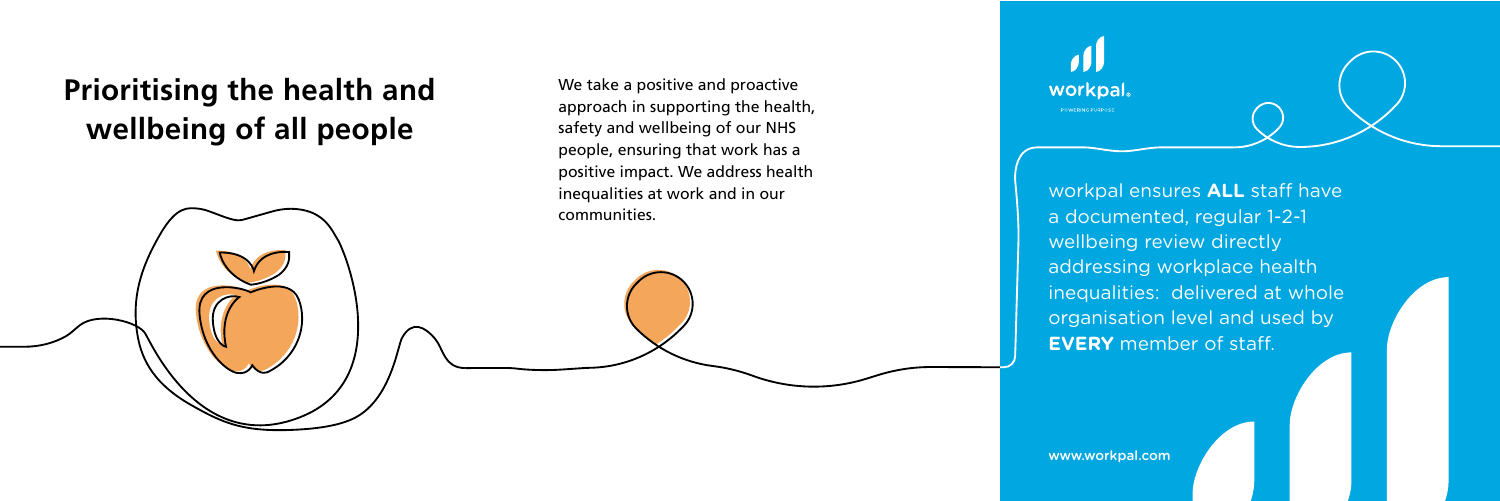### **Creating a great employee experience**



We understand the diverse needs, expectations and experiences of our NHS people, and use that insight to tailor our people services. We attract and retain people in health and care, creating a positive impact on our communities.



workpal is a powerful digital workforce performance empowerment tool and enables and empowers a workforce to be both happier and more productive. It is designed to meet the needs and expectations of a modern workforce.

www.workpal.com

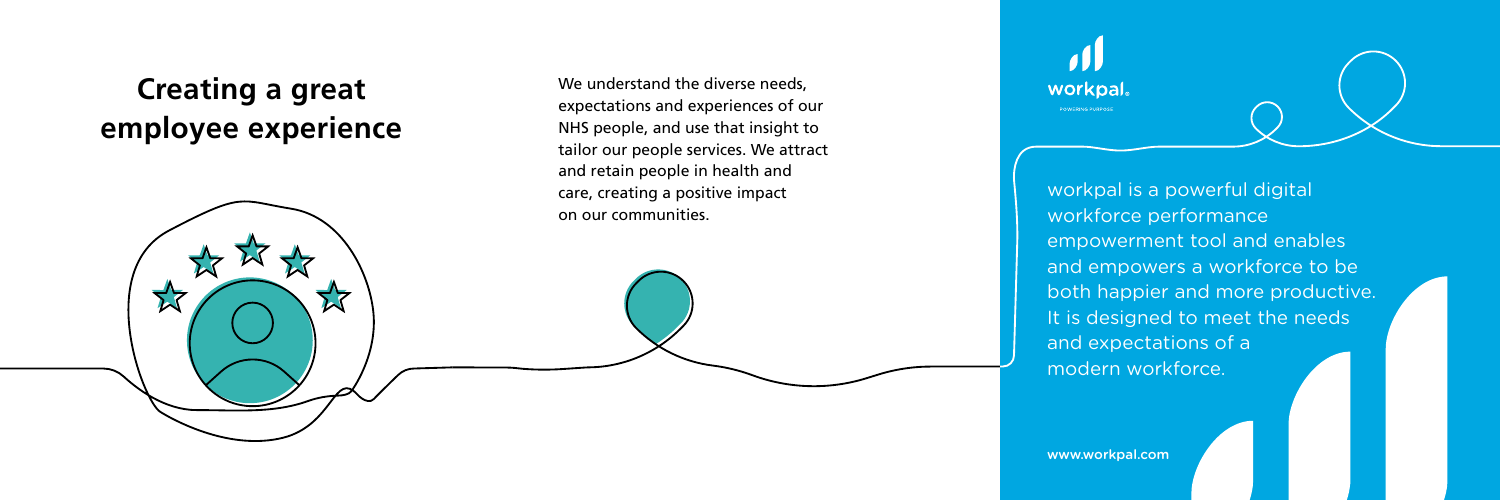# **Ensuring inclusion and belonging for all**



We use our expertise and influence to create an inclusive culture, which values and celebrates our diversity. We listen to our people and take action to ensure there is



equity for everyone. The summary contract the sequity for everyone. delivered at whole organisation level ensuring use by **EVERY** employee, and readily available across multiple devices Our approach puts the employee in the driving seat, with every employee connected to the organisations Values, Behaviours and Aims.

www.workpal.com

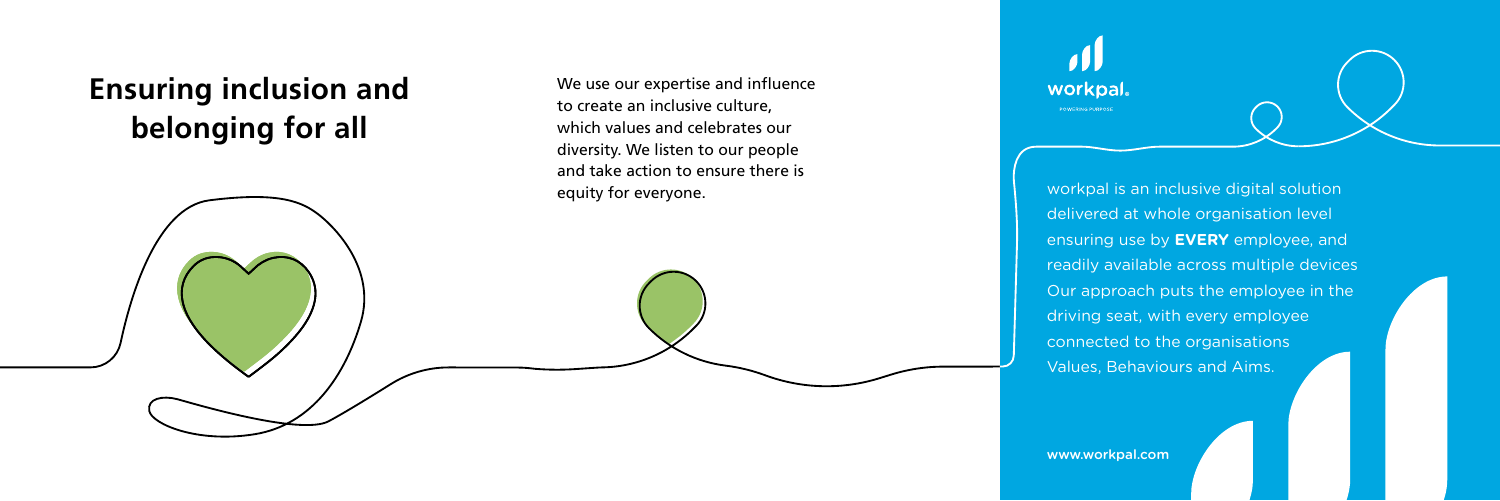# **Supporting & developing the people profession**



We support everyone working in the people profession to be their very best and reach their full potential. Together we provide outstanding people practices.



POWERING PURPOSE

workpal's aim is to simultaneously support your people to be as efficient as possible, to reach their full potential. We aim to align all that we do with the latest workforce advice and guidance from the NHS; workpal will help drive efficiency and productivity improvements and cost savings across your HR & OD teams, and organisation wide.

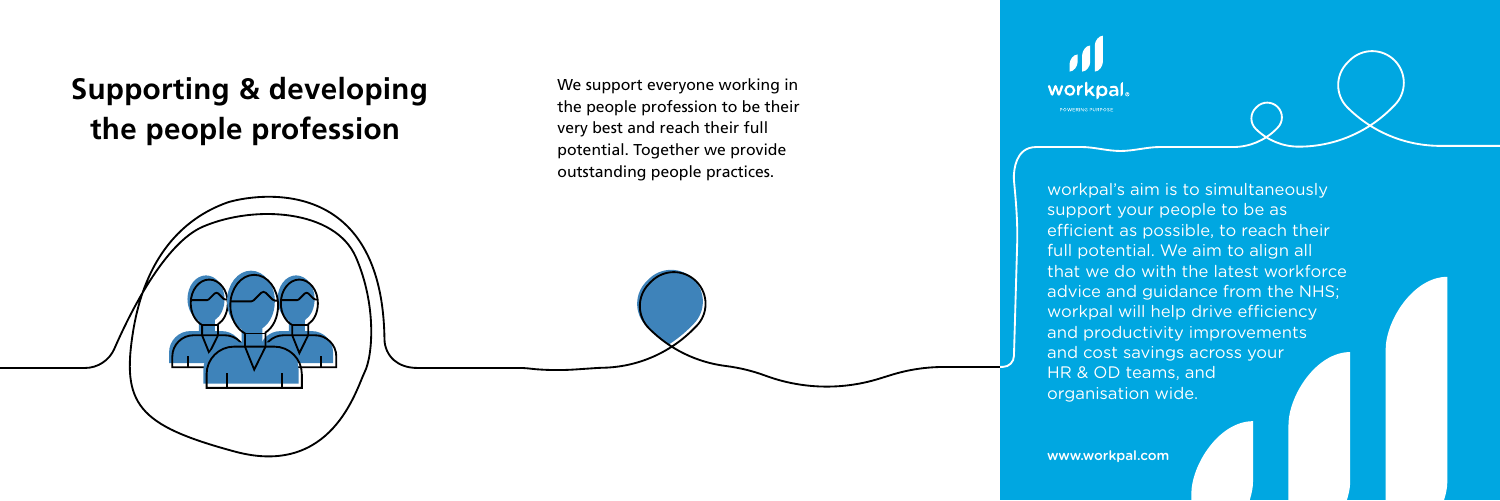# **Harnessing the talents of all our people**



We help all our people to fulfil their ambition and potential. We build strong leadership and management capability at all levels.



We give individuals the ability to manage their career path, and managers the facility to identify future talent using high quality, insightful reporting and real-time data to drive informed and strategic planning and investment decisions.

www.workpal.com www.workpal.com

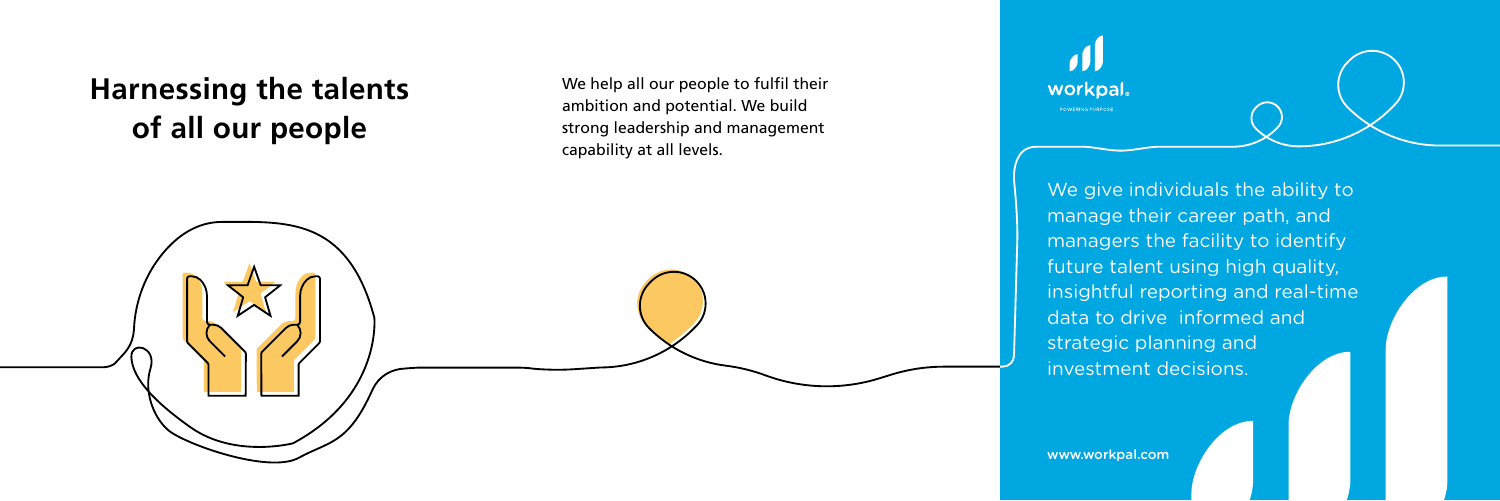### **Leading improvement, change and innovation**



The people profession is productive, efficient and responsive. Our operating model delivers transformation and embeds innovation across



POWERING PURPOSE

organisations and systems.<br>
Me have been leading on innovation in digital workforce performance empowerment for the NHS for a number of years - workpal is disruptive technology with a proven track record, and already helping transform HR & OD practices in NHS Trusts.

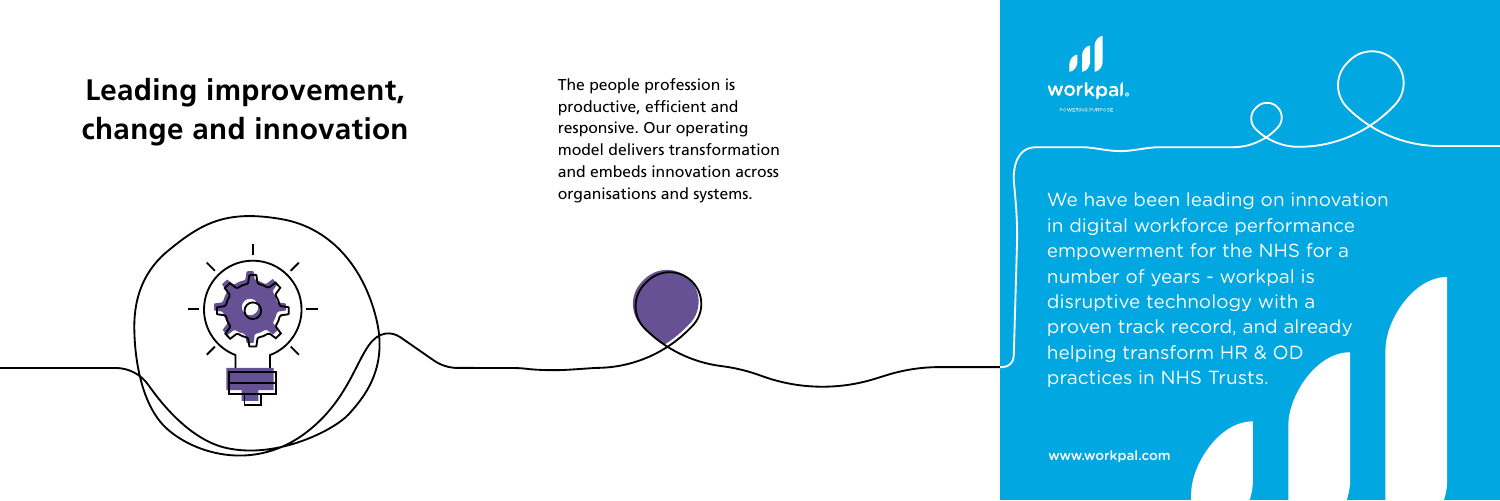# **Embedding digitally enabled solutions**



We make best use of technology and digital solutions to deliver great people services. We develop our digital capability to equip ourselves for the future.



Having its origins and development firmly rooted in the NHS, and being derived from limitations with existing workforce/people practices, workpal is an excellent example of how digital can make a real difference in the NHS (and already with over 50,000 active NHS users).